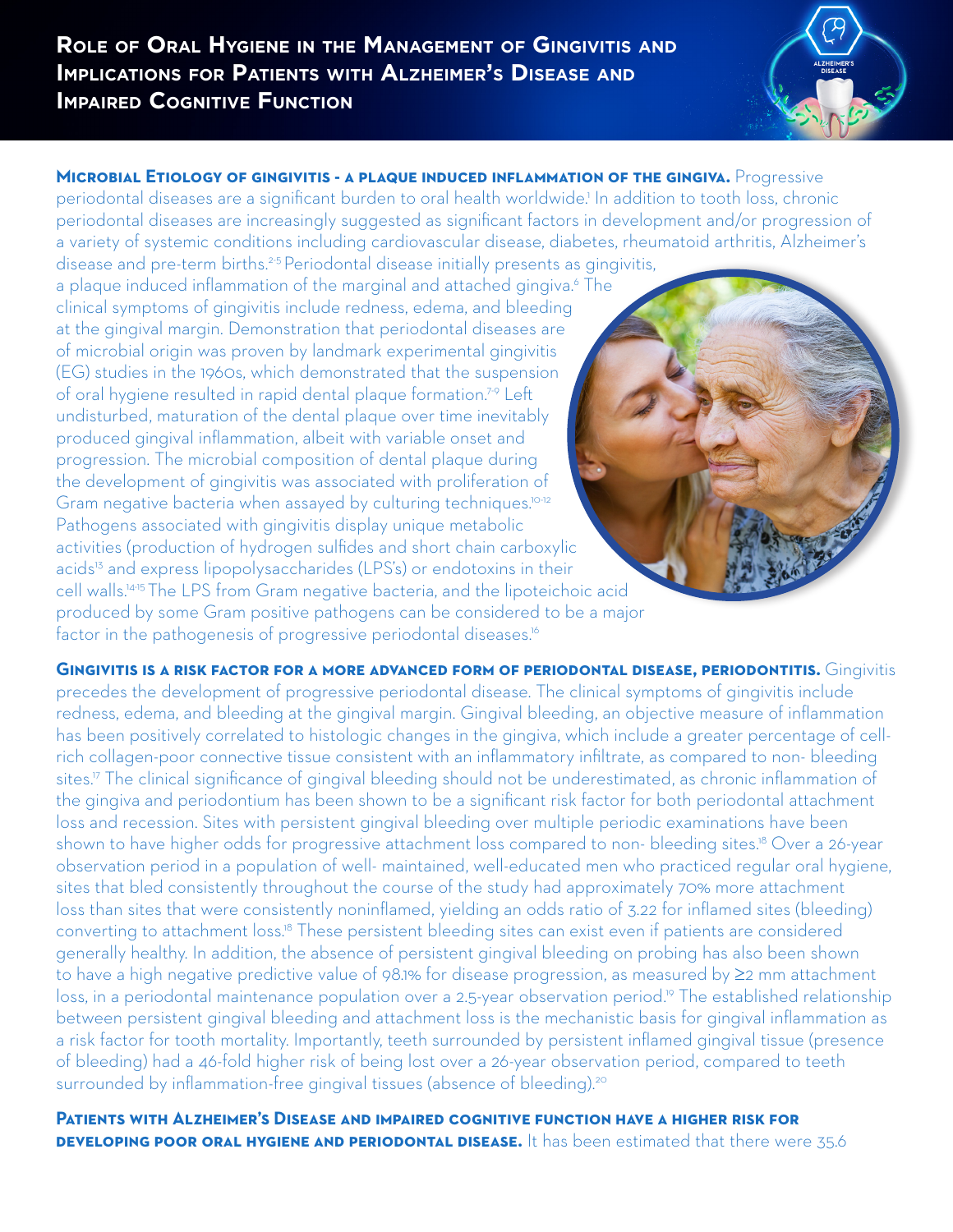million individuals with dementia (loss of cognitive function) worldwide in 2010 and that number will double every 20 years, reaching >115 million people by 2050.21 Foley et al. 2017; published a systematic review with meta-analyses examining the oral health status of patients with dementia and reported that patients with dementia have significantly worse oral hygiene with a standardized mean difference = 0.88 (95% CI:0.57- 1.19; p<0.0001).<sup>22</sup> Furthermore, patients with dementia have significantly worse periodontal disease with a standardized mean difference = 0.38 (95% CI:0.06-0.70; p=0.02).22 Gil-Montoya et al., 2015 published a case control clinical study examining the oral health status of 180 patients with dementia relative to 229 patients without dementia and reported that patients with dementia have significantly worse oral hygiene with a standardized mean difference = 1.033 (95% CI:0.826-1.241; p<0.001).23 Furthermore, patients with dementia have significantly worse periodontal disease (percent of sites with >3 mm attachment loss) with a standardized mean difference = 0.329 (95% CI:0.133-0.526; p<0.001).<sup>23</sup>

## **This relationship is bi-directional, with the presence of periodontitis increasing the risk for Alzheimer's Disease and impaired cognitive function.** Chen et al., 2017 published the results of a

retrospective matched cohort study examining the association between chronic periodontitis exposure over a 10 year period and the risk of developing Alzheimer's Disease in 9,291 patients with newly diagnosed periodontitis and 18,672 matched healthy control patients who did not have periodontitis.<sup>24</sup> Patients with chronic periodontitis were at higher risk of developing Alzheimer's Disease relative to the healthy controls with an adjusted Hazard Ratio = 1.707 (95% Cl:1.152-2.528; p=0.0077).<sup>24</sup> Ide et al., 2016; published a 6 month longitudinal cohort study comparing 20 patients with Alzheimer's Disease and periodontitis to 32 patients with Alzheimer's Disease and no periodontitis and reported a statistically significant 6-fold increase in the rate of cognitive decline (Alzheimer's Disease Assessment Scale: ADAS-cog) in the Alzheimer's patients that had pre-existing periodontitis over a 6 month period.<sup>25</sup> Tzeng et al.; 2016 published the results of a retrospective cohort study comparing 2,207 patients with periodontitis to 6,621 healthy control patients and reported that patients with periodontitis were more likely to develop dementia with an adjusted Hazards Ratio = 2.54 (95% CI:1.297-3.352).26 Lee et al., 2017 published the results of a prospective cohort study comparing 3,028 patients with periodontitis to 3,028 healthy control patients and reported that patients with periodontitis were more likely to develop dementia with an adjusted Hazards Ratio = 1.16 (95% CI:1.01-1.32).<sup>27</sup> Kamer et al., 2012 published the results of a retrospective cohort study comparing patients with periodontal infection to healthy control patients and reported that patients with periodontal infection were more likely to develop loss of cognitive function (digital symbol scores) with an odds ratio = 7.00 (95% Cl:1.74-28.16).<sup>28</sup>

**Periodontal bacteria infect the brain and play a direct role in amyloid brain lesions in Alzheimer's DISEASE.** Kamer et al., 2015 published a cross-sectional clinical study involving 38 patients and reported an association between periodontal disease (attachment loss > 3 mm) and an increase in amyloid plaque pathology in the brain in the form of increased uptake of 11c-PIB in amyloid B vulnerable regions of the brain (p=0.002).29 Amyloid plaque pathology in the brain is a central feature of Alzheimer's Disease. Noble et al., 2009 published a cross-sectional clinical study in 2355 patients and reported that patients with high levels of IgG antibody specific to Porphrymonas gingivalis (>119 Elisa units) were more likely to have loss of cognitive function as measured by poor delayed verbal recall with an odds ratio = 2.89 (95% CI:1.14-7.29) and impaired subtraction with an odds ratio = 1.95 (95% CI:1.22-3.11) compared to the patients with low P.gingivalis IgG (<57 Elisa units).<sup>30</sup> Noble et al., 2014; published a case cohort study in 219 patients (110 Alzheimer's patients and 109 healthy control patients) and reported that patients with high levels of Actinomyces naeslundi specific IgG (>640 ng/ml) was associated with an increased risk of Alzheimer's Disease with an unadjusted Hazards Ratio = 2.0 (95% CI:1.1-3.8) and an adjusted (for other IgG titers) Hazards Ratio = 3.1 (95% CI:1.5-6.4).31 Ding et al., 2018 published a randomized controlled study in mice demonstrating that infecting mice through the oral delivery of P.gingivalis results in impairment of cognitive function (learning & memory function) of infected middle aged mice (12 months old).32 Dominy et al., 2019 published a series of experiments demonstrating that: 1.) P.gingivalis gingipain enzymes (RgpB & Kgp) are found in >90% of brain tissue biopsies from Alzheimers Disease patients using monoclonal anitibodies to detect RgpB (51/53 patients) and Kgp (49/54 patients), 2.) RgpB and Kgp brain loads are correlated to Tau pathology and cause Tau degradation in a dose dependent manner which is related to amyloid plaque formation, and 3.) P.gingivalis DNA is present in the cerebrospinal fluid of 70%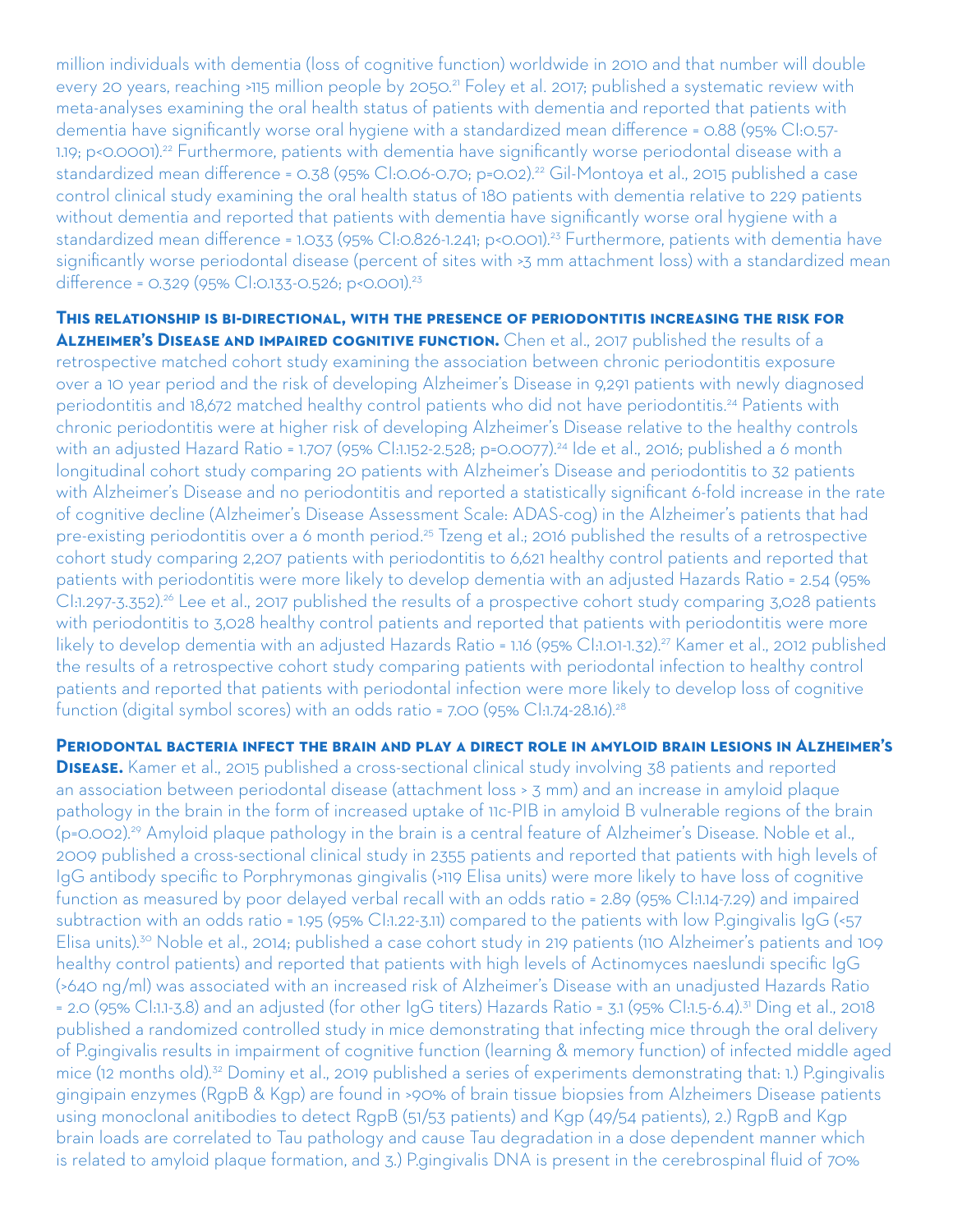(7/10) of clinical Alzheimer's Disease patients supporting an infection of the brain.<sup>33</sup> In ensuing mice studies, Dominy et al reported that: 1.) all 8 mice infected orally with P.gingivalis over a 6 week period ended up with P.gingivalis infection of brain tissue, 2.) that P.gingivalis brain infection is predicated on functioning RgpB and Kgp gingipain enzymes, as P.gingivalis with knockout RgpB and Kgp genes did not promote brain infection, and 3.) a specific Kgp gingipain inhibitor COR271 administered orally reduced P.gingivalis load in the brain in infected mice.33

**SNF2 IS AN EFFECTIVE ANTIMICROBIAL IN PLAQUE AND GINGIVITIS CONTROL.** The management of gingivitis can be attained through repeated mechanical removal of microbial dental plaque from the teeth and/ or suppression of bacterial plaque biofilm growth and metabolism. The mechanical control of plaque is accomplished with daily oral hygiene including thorough tooth brushing and flossing. The suppression of plaque growth and metabolism can be achieved through the application of topical antimicrobials added to toothpastes or mouthrinses. Antimicrobials with proven efficacy for the control of plaque associated gingivitis include chlorhexidine, cetypyridinium chloride, mixtures of essential oils, triclosan and stannous fluoride, among others.<sup>34,35</sup> The use of stannous fluoride for the treatment and prevention of plaque and gingivitis began in the 1980's with the application of topical gels, however today its use includes multiple commercial dentifrices sold and distributed around the world.<sup>36-38</sup> Clinical studies have demonstrated significant efficacy of stannous fluoride for the reductions in the amount of supragingival plaque and plaque associated gingivitis – these having been the subject of systematic reviews of randomized clinical studies.39-41 A recent meta-analysis revealed that during Crest Pro Health (CPH) stannous fluoride dentifrice use 3 out of 4 participants using CPH transitioned to gingival health<sup>42</sup> as defined by guidelines for the 2017 World Workshop of Periodontology.<sup>43</sup> The results of this meta-analyses representing 18 studies in 2,890 patients support that stannous fluoride dentifrices reduce gingival bleeding sites by 51% relative to sodium fluoride control dentifrices in studies of up to 3 months duration.<sup>42</sup>

Stannous fluoride has both, bactericidal and bacteriostatic effect on plaque bacteria. Recently, it has been demonstrated that dentifrice SnF2 can penetrate into subgingival crevicular fluid during brushing and stannous is retained in subgingival plaque.44 This SnF2 has been shown to decrease biofilm virulence via attaching to lipopolysaccharide (LPS) and lipoteicoic acid (LTA) molecular patterns on bacterial surfaces interfering with pathogen stimulation of toll receptors<sup>45,46</sup> the latter of which are associated with the initialization of the inflammatory processes involved in periodontal disease.<sup>47-52</sup> Samples of plaque from subgingival areas in subjects brushing with stannous fluoride dentifrice have been shown to exhibit decreased virulence ex vivo.53,54 In addition, stannous fluoride formulations have been shown to reduce bacterial metabolic products including short chain fatty acids propionic and butyric acid which are derived from bacterial metabolism in deeper parts of plaque biofilms in anaerobic environments.55 Collectively, research demonstrates significant efficacy for stannous fluoride for the treatment and prevention of gingivitis and has established plaque control including quantity and toxicity as mechanisms for clinical efficacy.

**Role of SnF2 in plaque and gingivitis control in patients with Alzheimer's Disease.** There are numerous studies showing that the prevalence, progression, severity, and extent of chronic oral diseases are significantly increased in increased in Alzheimer's Disease patients. The main oral complications associated with Alzheimer's Disease, include infection of the gums, periodontal disease, tooth decay, dry mouth, and halitosis. Alzheimer's Disease and associated conditions resulting in loss of cognitive function often worsens oral health, particularly that of the gum tissues. Due to the risk of Alzheimer's Disease patients experiencing progressive periodontal diseases, it is more important for these patients to develop and maintain good oral hygiene. This often requires third party delivery of oral care. The patient and dental professional must work together to stop this Alzheimer's cycle before it begins by being attentive to daily oral hygiene: brushing and flossing, getting regular oral health checkups, and properly treating periodontal disease early on. Oral hygiene in Alzheimer's Disease patients can be improved by increased education on the requirements for elevated oral hygiene and also by the selection and application of selective oral products applied to their personal hygiene. The causative factors for gingivitis in Alzheimer's Disease patients, toxic plaque can likely be ameliorated by improved hygiene including the selection and use of antimicrobial products with proven efficacy in the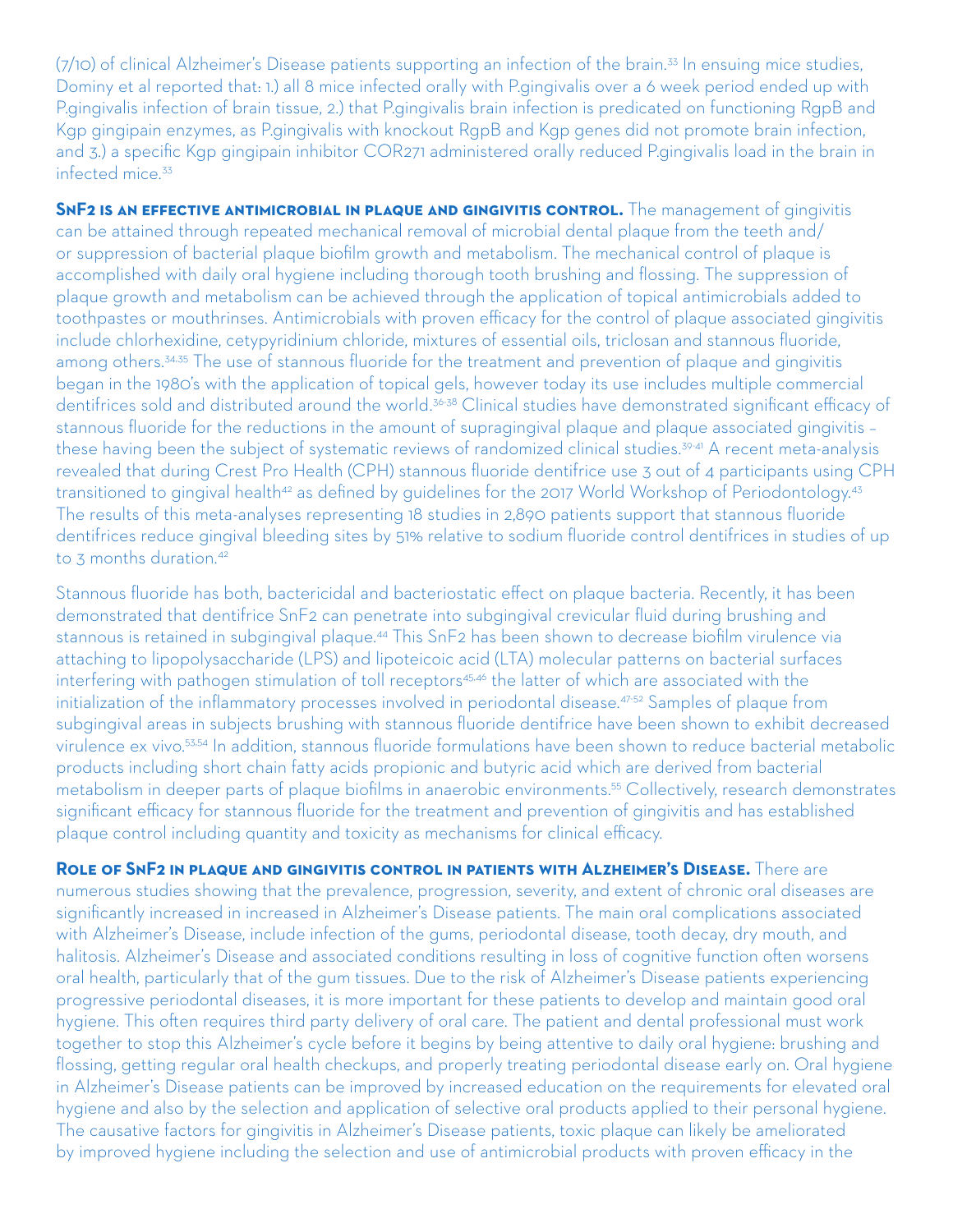prevention of plaque and gingivitis. The use of stannous fluoride dentifrice as part of oral hygiene may represent a useful tool for Alzheimer's Disease patients in maintaining their oral health.

## References

- 1. Marcenes W, Kassebaum N J, Bernabe E, Flaxman, A Naghavi, M Lopez, A, Murra, CJ. Global burden of oral conditions in 1990-2010. A systematic analysis. J Dent Res 2013; 92, 592-597.
- 2. Manjunath BC, Praveen K, Chandrashekar BR, Rani RM, Bhalla A. Periodontal infections: a risk factor for various systemic diseases. Natl Med J India 2011; 24:214-9.
- 3. Cullinan MP, Seymour GJ. Periodontal disease and systemic illness: will the evidence ever be enough? Periodontol 2000 2013; 62:271-86.
- 4. Otomo-Corgel J, Pucher JJ, Rethman MP, Reynolds MA. State of the science: chronic periodontitis and systemic health. J Evid Based Dent Pract 2012; 12(Suppl 3):20-8.
- 5. Moutsopoulos NM, Madianos PN. Low-grade inflammation in chronic infectious diseases: paradigm of periodontal infections. Ann NY Acad Sci 2006; 1088:251-64.
- 6. Page R. Gingivitis. J Clin Periodontol 1986; 13: 345-355.
- 7. Löe H, Theilade E, Jensen SB. Experimental gingivitis in man. J Periodontol 1965; 36: 177-187.
- 8. Theilade E, Wright WH, Jensen SB, Löe H. Experimental gingivitis in man. II. A longitudinal clinical and bacteriological investigation. J Perio Res 1966; 1: 1–13.
- 9. Löe H, Theilade E, Jensen SB, Schiott CR. Experimental gingivitis in man. 3. Influence of antibiotics on gingival plaque development. J Perio Res 1967; 2: 282–289.
- 10. Slots J, Moenbo D, Langebaek J, Frandsen A. Microbiota of gingivitis in man. Scand J Dent Res 1978, 86 (3): 174-181.
- 11. Savitt ED, Socransky SS. Distribution of certain subgingival microbial species in selected periodontal conditions. J Periodontal Res 1984, 19 (2): 111-123.
- 12. Neuenschwander-Schüpbach A, Wetzel AC, Lopatin DE, Lang NP. Application of BANA during experimental gingivitis. Application of N-alpha-benzoyl-DL-arginine 2 naphtilamide (BANA) hydrolysis to identify periodontopathic environments during experimental gingivitis in man. Schweiz Monatsschr Zahnmed 1992;102(11):1315-20.
- 13. Niedermann R, Zhang J, Kashket S. Short chain carboxylic acid stimulated PMN mediated gingival inflammation. Crit Rev Oral Biol Med 1997;8(3):269-290
- 14. Rietschel ET, Kirikae T, Schade FU, Mamat U, Schmidt G, Loppnow H, Ulmer AJ,Zähringer U, Seydel U, Di Padova F, et al. Bacterial endotoxin: molecular relationships of structure to activity and function. FASEB J 1994 Feb;8(2):217-25.
- 15. Wilson M Biological activities of lipopolysaccharide and endotoxin. In Shah HN, Mayrand D and Genco RJ (edts). Biologicy of the species porphyromonos gingivali, pp 107-198, 1993.
- 16. Kinane review
- 17. Greenstein, G., Caton, J., & Polson, A. M. (1981). Histologic characteristics associated with bleeding after probing and visual signs of inflammation. Journal of Periodontology, 52, 420-425.
- 18. Schatzle, M., Löe, H., Burgin, W., Anerud, A., Boysen, H., & Lang, N. P. (2003). Clinical course of periodontics. I. Role of gingivitis. Journal of Clinical Periodontology, 30, 887-901.
- 19. Lang, N. P, Adler, R., Joss, A., & Nyman, S. (1990). Absence of bleeding on probing: An indicator of periodontal stability. Journal of Clinical Periodontology, 17, 714-721.
- 20. Schatzle, M., Löe, H., Lang, N. P., Burgin, W., Anerud, A., & Boysen, H. (2004). The clinical course of chronic periodontitis. IV. Gingival inflammation as a risk factor in tooth mortality. Journal of Clinical Periodontology, 31, 1122-1127.
- 21. Prince M, Jackson J. World Alzheimer Report. London: Alzheimer's Disease International; 2009:14-18
- 22. Foley NC, Affoo RH, Siqueira WL, Martin RE. A systematic review examining the oral health status of persons with dementia. JDR Clinical & Translational Research 2017; 2:330-342.
- 23. Gil-Montoya JA, Sanchez-Lara I, Carnero-Pardo C, Fornieles F, Montes J, Vilchez R, Burgos JS, Gonzalez-Moles MA, Barrios R, Bravo M. Is periodontitis a risk factor for cognitive impairment and dementia? A case control study. J Periodontol 2015; 86:244- 253.
- 24. Chen CK, Wu YT, Chang YC. Association between chronic periodontitis and the risk of Alzheimer's disease: A retrospective, population-based, matched-cohort study. Alzheimer's Research & Therapy 2017; 9:56.
- 25. Ide M, Harris M, Stevens A, Sussams R, Hopkins V, Culliford D, Fuller J, Ibbett P, Raybould R, Thomas R, Puenter U, Teeling J, Perry VH, Holmes C. Periodontitis and cognitive decline in Alzheimer's Disease. PLoS ONE 2016; 11(3):e0151081.
- 26. Tzeng NS, Chung CH, Yeh CB, Huang RY, Yuh DY, Huang SY, Lu RB, Chang HA, Kao YC, Chiang WS, Chou YC, Chien WC. Are chronic periodontitis and gingivitis associated with dementia? A nationwide retrospective, matched-cohort study in Taiwan. Neuroepidemiology 2016; 47(2):82-93.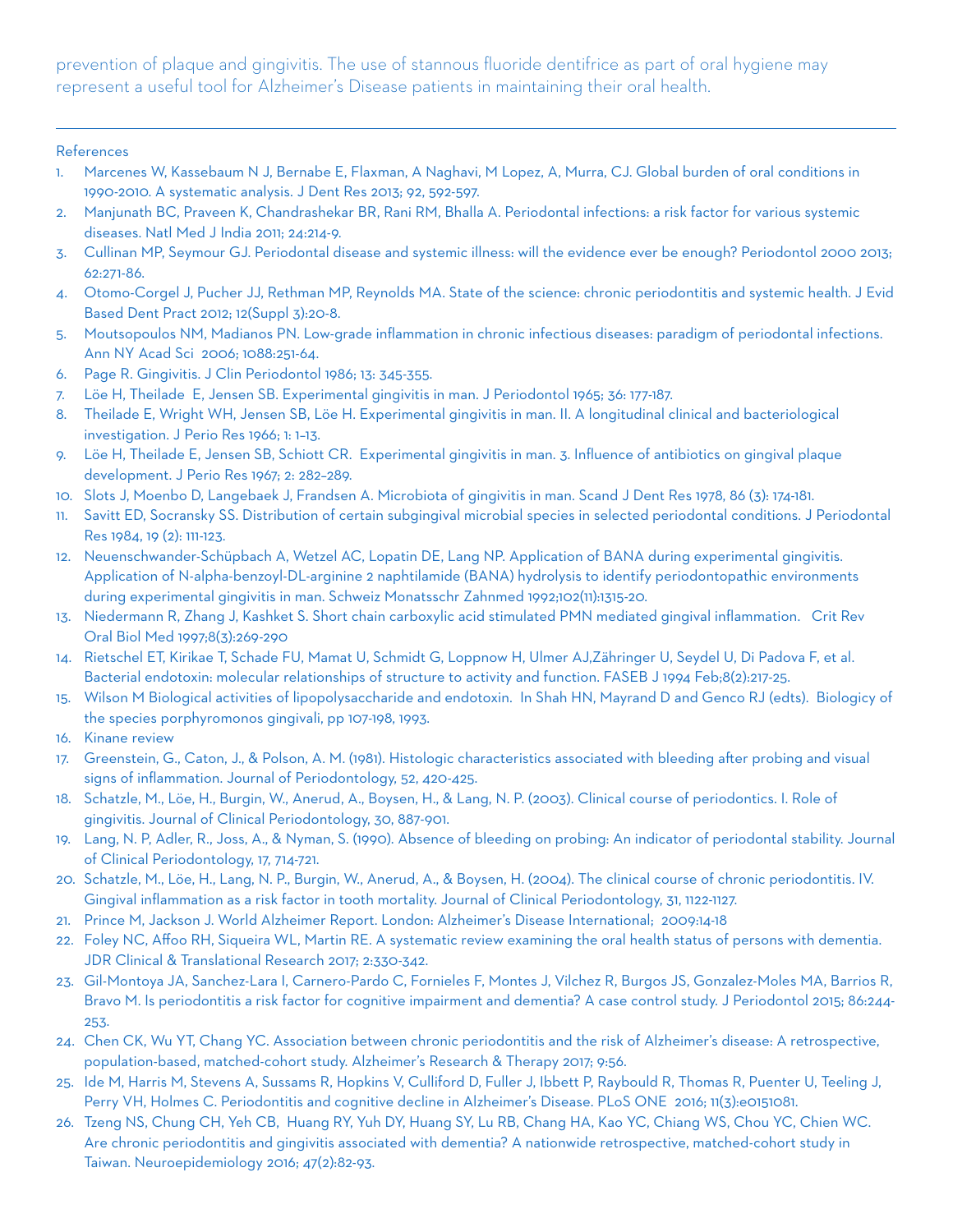- 27. Lee YT, Lee HC, Hu CJ, Huang LK, Chao SP, Lin CP, Su ECY, Lee YC, Chen CC. Periodontitis as a modifiable risk factor for dementia: A nationwide population-based cohort study. J Am Geriatr Soc 2017; 65:301-315.
- 28. Kamer AR, Morse DE, Holm-Pedersen P, Mortensen E, Avlund K. Periodontal inflammation in relation to cognitive function in an older adult Danish population. Journal of Alzheimer's Disease 2012; 28(3):613-624.
- 29. Kamer AR, Pirraglia E, Tsui W, Rusinek H, Vallabhajosula S, Mosconi L, Yi L, McHugh P, Craig RG, Svetcov, S, Linker R, Shi C, Glodzik L, Williams S, Corby P, Saxena D, De Leon MJ. Neurobiol Aging 2015; 36(2):627-633.
- 30. Noble JM, Borrell LN, Papapanou PN, Elkind MSV, Scarmeas N, Wright CB. Periodontitis is associated with cognitive impairment among older adults: Analysis of NHANES-III. J Neurol Neurosurg Psychiatry 2009; 80:1206-1211.
- 31. Noble JM, Scarmeas N, Celenti RS, Elkind MSV, Wright CB, Schupf N, Papapanou P. Serum IgG levels to periodontal microbiota are associated with incident Alzheimer's Disease. PLoS ONE 2014; 10:1371/e0114959.
- 32. Ding Y, Ren J, Yu H, Yu W, Zhou Y. Porphyromonas gingivalis, a periodontitis causing bacterium, induces memory impairment and age-dependent neuroinflammation in mice. Immunity & Aging 2018; 15:6.
- 33. Dominy SS, Lynch C, Ermini F, et al. Porphyromonas gingivalis in Alzheimer's disease brains: Evidence for disease causation and treatment with small-molecule inhibitors. Sci Adv 2019; 5:eaau3333.
- 34. Wu CD, Savitt ED. Evaluation of the safety and efficacy of over-the-counter oral hygiene products for the reduction and control of plaque and gingivitis. Periodontol 2000 2002; 28:91-105.
- 35. Sanz M, Serrano J, Iniesta M, Santa Cruz I, Herrera D. Antiplaque and antigingivitis toothpastes. Monogr Oral Sci 2013; 23:27- 44.
- 36. White DJ. A "return" to stannous fluoride dentifrices. J Clin Dent 1995; 6:29-36.
- 37. Baig A, He T. A novel dentifrice technology for advanced oral health protection: A review of technical and clinical data. Compend Contin Educ Dent 2005; 26(9 Suppl 1): 4-11.
- 38. Myers CP, Pappas I, Makwana E, Begum-Gafur R, Utgikar N, Alsina MA, Fitzgerald M, Trivedi HM, Gaillard JF, Masters JG, Sullivan RJ. Solving the problem with stannous fluoride: Formulation, stabilization, and antimicrobial action. J Am Dent Assoc 2019; 150: (4S):S5-S13.
- 39. Gunsolley, J. C. (2006). A meta-analysis of six-month studies of antiplaque and antigingivitis agents. Journal of the American Dental Association, 137, 1649-1657.
- 40. Paraskevas, S., & Van der Weijden, G. A. (2006). A review of the effects of stannous fluoride on gingivitis. Journal of Clinical Periodontology, 33, 1-13.
- 41. Trombelli, L., Farina, R., Silva, C. O., & Tatakis, D. N. (2018). Plaque-induced gingivitis: Case definition and diagnostic considerations. Journal of Periodontology, 89(Suppl 1), S46-S73.
- 42. Biesbrock A, He T, DiGennaro J, Zou Y, Ramsey D, Garcia-Godoy F. The effects of bioavailable gluconate chelated stannous fluoride dentifrice on gingival bleeding: Meta-analysis of eighteen randomized controlled trials. J Clin Periodontol. 2019;46(12):1205-1216.
- 43. Sälzer, S., Slot, D. E., Dörfer, C. E., & Van der Weijden, G. A. (2015). Comparison of triclosan and stannous fluoride dentifrices on parameters of gingival inflammation and plaque scores: A systemic review and meta-analyses. International Journal of Dental Hygiene, 13, 1-17.
- 44. Klukowska MA, Ramji N, Combs C, Milleman JL, Milleman KR, Ramsey DL, Rattanaudompol U, Haven C, McClenathan D, White DJ. Subgingival uptake and retention of stannous fluoride from dentifrice: Gingival crevicular fluid concentrations in sulci post-brushing. Am J Dent 2018 31:184-188.
- 45. Haught JC, Xie S, Circello B, Tansky CS, Khambe D, Sun Y, Lin Y, Sreekrishna K, Klukowska M, Huggins T, White DJ. Lipopolysaccharide and lipoteichoic acid binding by antimicrobials used in oral care formulations. Am J Dent 2016; 29:328-332.
- 46. Haught C, Xie S, Circello B, Tansky CS, Khambe D, Klukowska M, Huggins T, White DJ. Lipopolysaccharide and Lipoteichoic Acid Virulence Deactivation by Stannous Fluoride. J Clin Dent 2016; 27:84-89.
- 47. Hamada S, Takada, H, Ogawa T, Fujiwara T, and Mihara J Lipopolysaccharides of oral anaerobes associated with chronic inflammation: Chemical and immunomodulating properties. International Reviews of Immunology 1990; 6: 247-261.
- 48. Holt S C. and Bramanti TE Factors in virulence expression and their role in periodontal pathogenesis. Critical Reviews in Oral Biology & Medicine 1991; 2, 177-281.
- 49. Madianos P N, Bobetis Y A, and Kinane D F Generation of inflammatory stimuli: How bacteria set up inflammatory responses in the gingiva. Journal of Clinical Periodontology 2005; 32(Suppl) 6: 57-71.
- 50. Beutler B, Jiang Z, Georgel P, Crozat K, Croker, B, Rutschman S, Du X, and Hoebe K. Genetic analysis of host resistance: Tolllike receptor signaling and immunity at large. Annual Review of Immunology 2006; 24: 353-389.
- 51. Hans M, and Hans VM Toll-like receptors and their dual role in periodontitis: A Review. Journal of Oral Science 2011; 53: 263- 271.
- 52. Takeda K, and Akira S. Toll-like receptors in innate immunity. International Immunology, 2005; 17:1-14.
- 53. Klukowska M, Haught JC, Xie S, Circello B, Tansky CS, Khambe D, Huggins T, White DJ. Clinical Effects of Stabilized Stannous